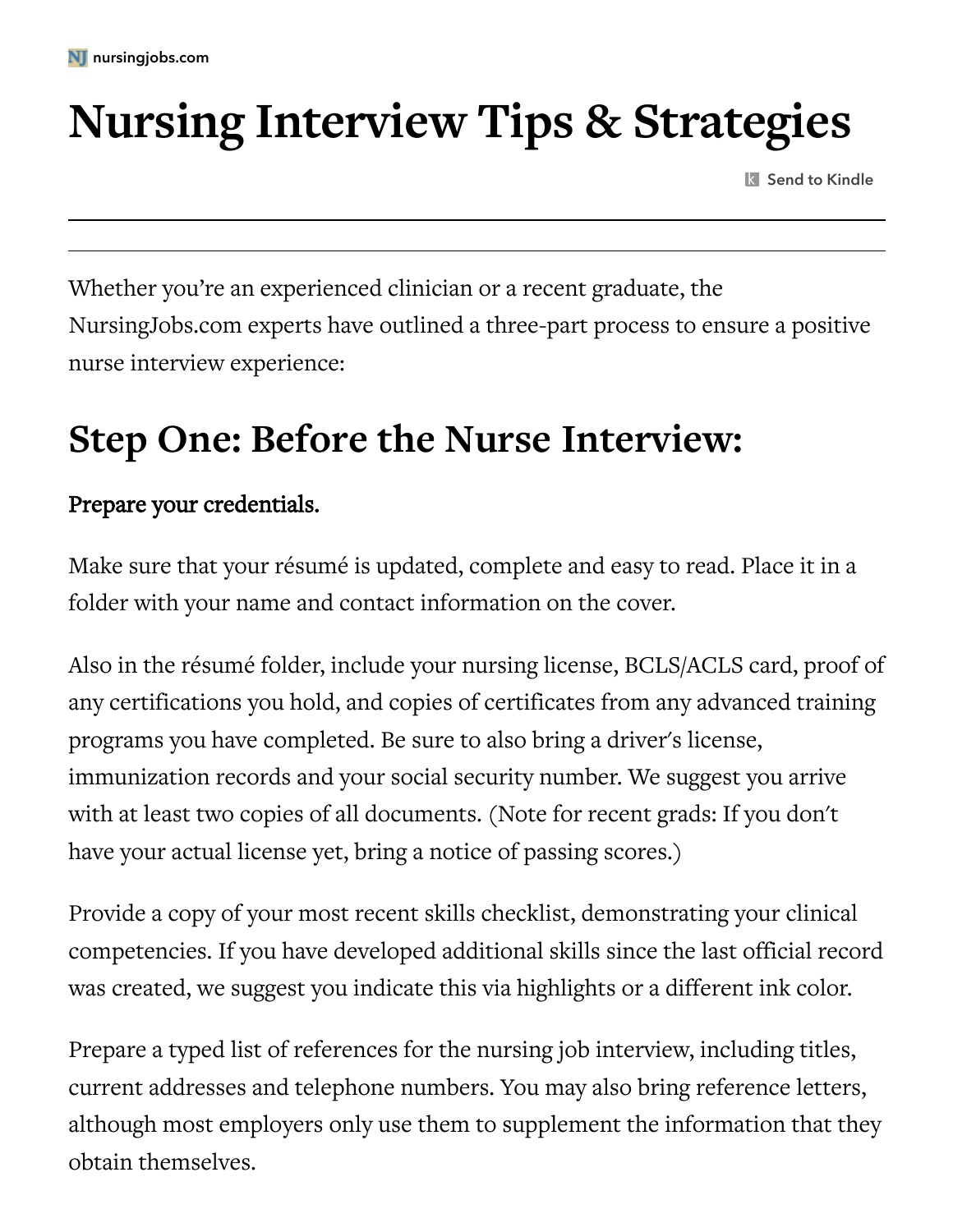You may be asked to give permission for a criminal background check. The permission form will likely ask you to list all of your employers from the previous five to seven years, so be sure to have those addresses with you.

#### Anticipate the standard interview questions and make your answers count.

Get off on the right foot by practicing your answer to the question: "Tell me a little about yourself." This query is designed to test your judgment, so keep in mind that the interviewer does not want a chronological biography. Instead, provide insight into your unique skills and talents and be prepared to give examples to substantiate your claims.

Most nurse interviews also include the following questions: "How would you describe your skills as a team player?" "How do you handle working with difficult doctors?" "How would you deal with problem patients or families?" "What will you do when your unit is short-staffed, and you are required to give a treatment that you have never done before?" Think about these questions and be prepared with concise answers.

No matter what your experience level might be, speak to your strength as a quick learner, and be ready for questions such as: "What type of assistance and support will you need in order to get up to speed?" "What special skills and attitudes do you bring to the table that will enable you to carry your own weight on the unit?"

You will likely be asked what you have learned from working in unpleasant conditions in the past. Do not speak negatively about a previous employer. Instead, focus on what you have learned from such experiences.

Practice answering these questions until they accurately reflect your skills and personality. Ask a friend or relative to do a "mock" interview with you…and don't be afraid to pick someone who will challenge you.

#### Be ready to make a great first impression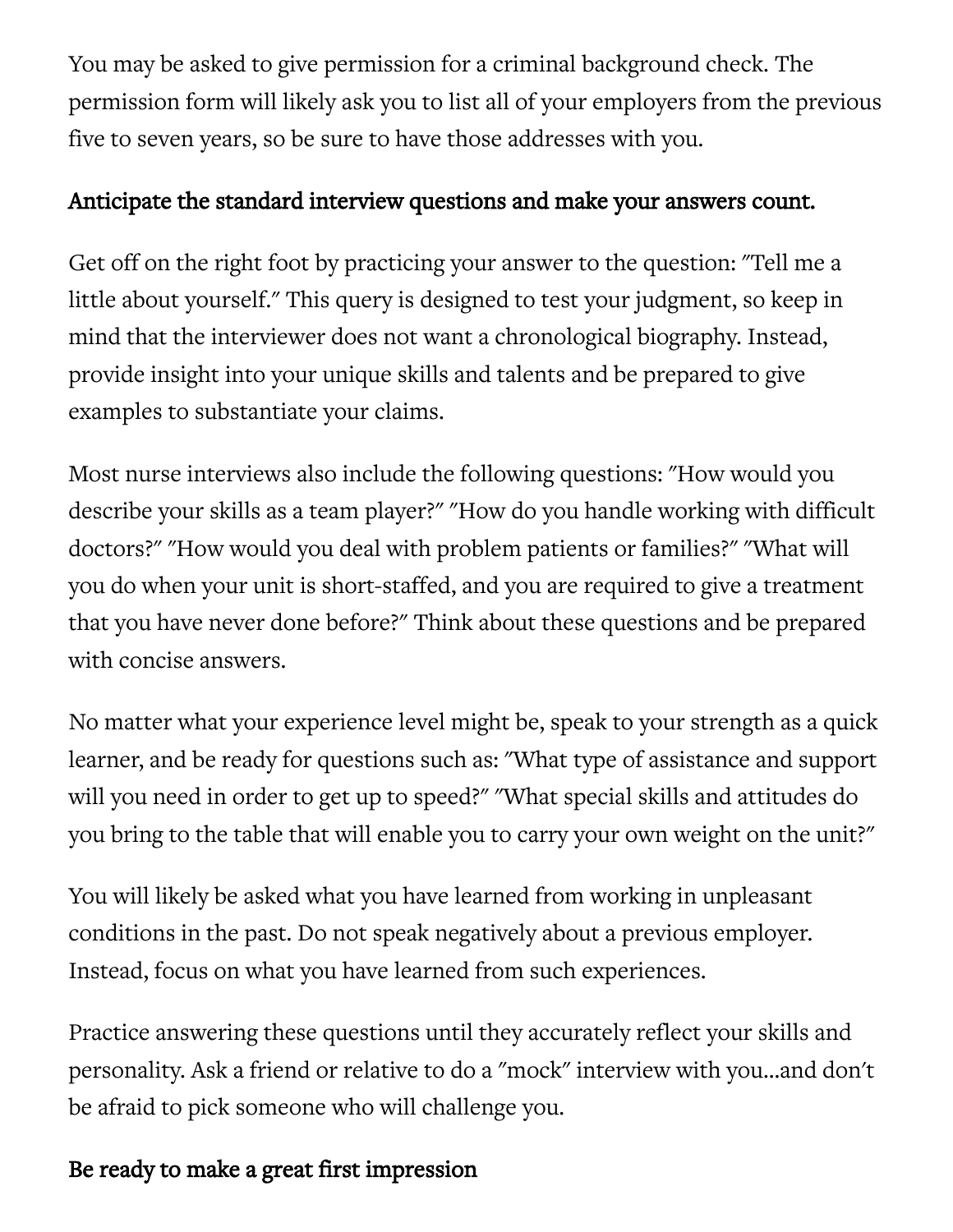Dress professionally, as if you were interviewing for a business position in a conservative organization. Whatever clothes you choose, make sure they are freshly cleaned and pressed!

Be sure your shoes are in good repair, and freshly polished. Hiring managers pay attention to such things because they are a good reflection of the candidate's attention to detail as an employee.

Leave for your nurse interview early. You never know when an unexpected traffic jam or busy parking lot will get in your way. Give yourself double the time that you think you will need.

# **Step Two: During the Nurse Interview:**

### Greeting your interviewer appropriately:

Offer a firm handshake, smile and look the interviewer straight in the eye during the initial greeting.

Take a quick look around the interviewer's office and make an appreciative comment about something that you notice. This will help both of you settle in and gets the interview started on an upbeat note.

Make frequent eye contact throughout the nursing job interview.

#### Stay cool on the hot seat

Nurse interviews are always stressful, even for the most seasoned applicants. It is natural to be nervous!

Listen carefully to each question to be sure you are responding to what is being asked. Never interrupt the interviewer.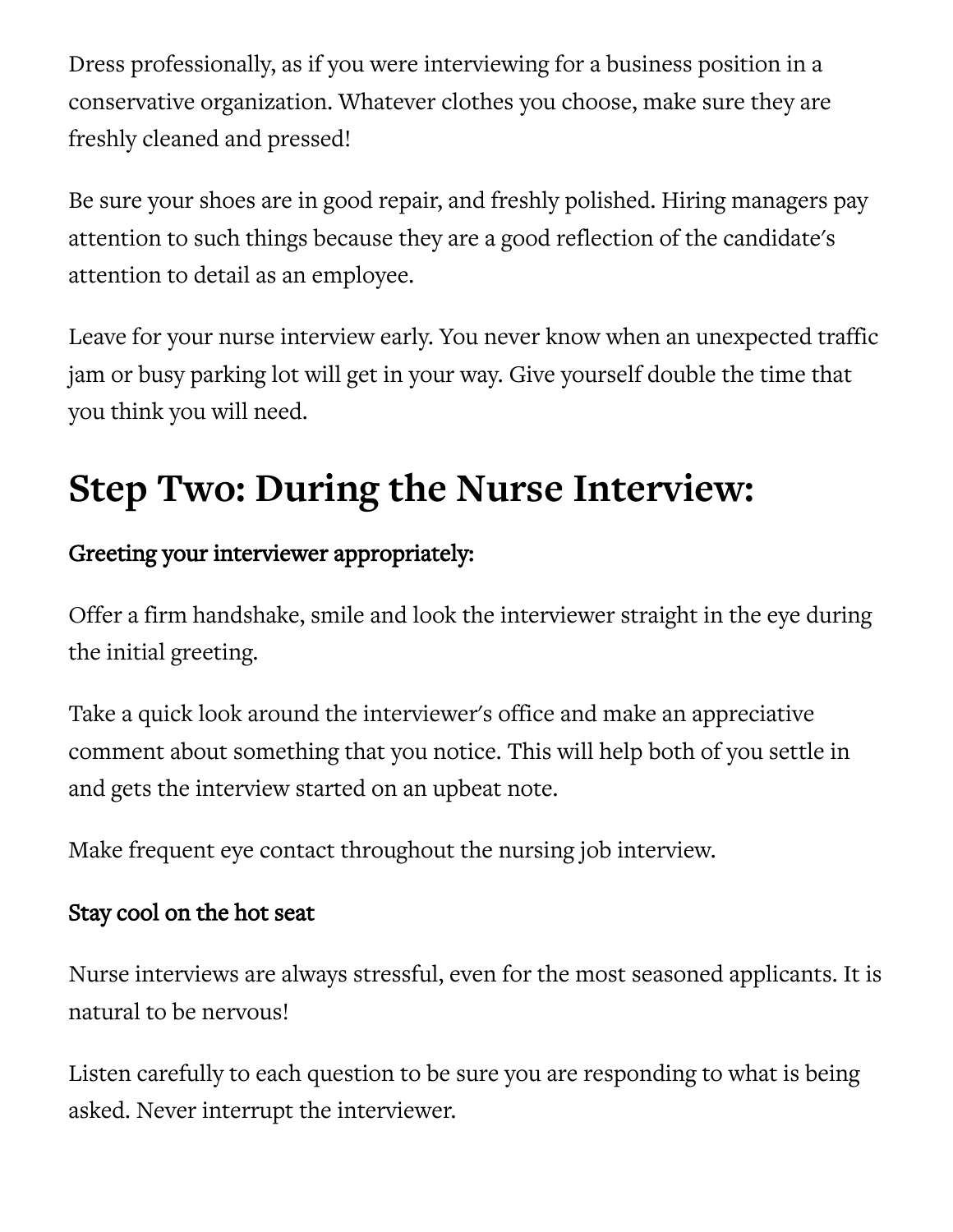You will most likely be given a chance to ask questions. Make the most of this time and remember that, at this point, the interview is not over and you are still under evaluation. Focus on questions about the status of the unit, current developmental projects, and how you would be oriented and assimilated into the existing work group.

Keep in mind that you are being interviewed because there is a problem or a vacancy. Select questions that validate your willingness and ability to be a part of the solution.

Ask for a tour and the ability to meet some of your "peers." Use this experience to get a feel for the unit. Is there a match for you here?

## Is there a match? If so, ask for the job

The most important indicator of job success and satisfaction is how you feel about the job and facility. If you consider yourself a good match, say so and ask the interviewer if they agree! If the job does not feel right, move on to the next interview opportunity. In today's nursing job market, you have the luxury of finding a good match!

# **Step Three: After the Nurse Interview:**

### Send a thank you note.

Differentiate yourself from other applicants by sending a thank you letter. This indicates your interest and thoughtfulness. Hand-written or computer-generated notes are both fine but, either way, make sure they are neat and free of grammar and spelling errors. Also, be sure to use high-quality paper.

Make your letter short, focusing on thanking the interviewer for his or her time and consideration.